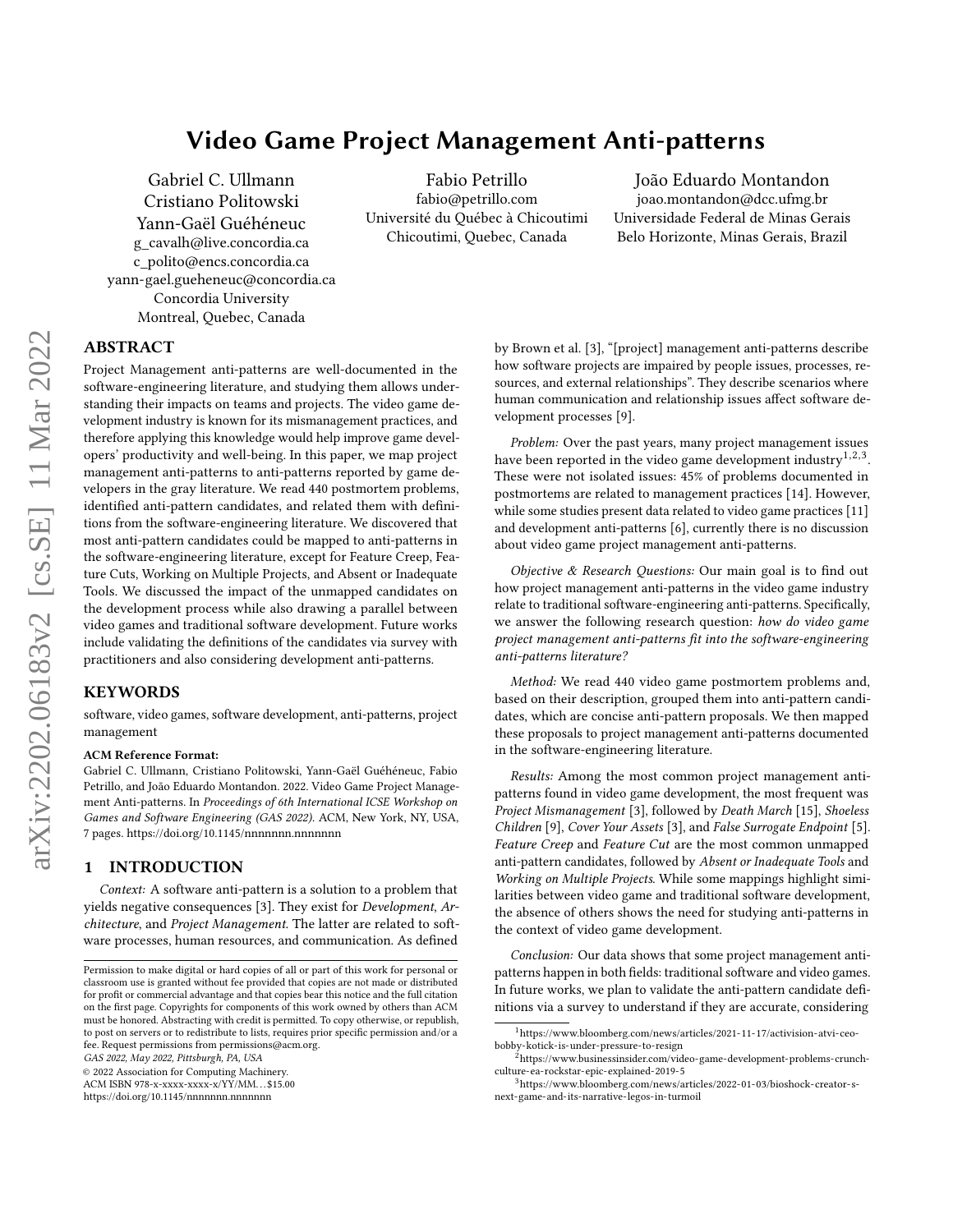a broad range of video games and professionals. We also intend to analyze video game development anti-patterns.

Paper summary: Section [2](#page-1-0) describes the methods of data collection and inference. Section [3](#page-1-1) discusses the analysis of the dataset and the relations between variables. Section [4](#page-4-0) discusses the results. Section [5](#page-5-5) summarises threats to validity. Section [6](#page-5-6) describes related works. Section [7](#page-5-7) concludes with future work.

# <span id="page-1-0"></span>2 METHOD

We divide our method into three steps, which we perform sequentially, as shown in [Figure 1.](#page-2-0) We describe these steps in the remainder of this section.

# <span id="page-1-2"></span>2.1 Dataset of Video Game Problems

We used a dataset of video game problems [\[13,](#page-5-8) [14\]](#page-6-1), which contains a curated list of problems gathered from postmortems. It comprises 200 projects from 1997 to 2019, describing 927 problems. Each problem is composed of the video game name, year of release, and a quote, which is a small excerpt from the postmortem describing an issue that occurred during development.

These problems are grouped in four categories: Production, People Management, Feature Management, and Business. We considered only People/Feature Management problems, which correspond to 45% of the problems.

- Production describes operational problems that happen during the production phase;
- People Management describes management problems related to teams and stakeholders;
- Feature Management describes management problems related to feature planning, scheduling, and development;
- Business relates to marketing and strategies to generate revenue. It is not considered a management problem in this analysis.

## 2.2 Selecting Project Management Problems

Once we defined the dataset as shown in [subsection 2.1,](#page-1-2) we filtered out the problems to include only those related to Project Management. This choice allowed us to reduce our scope while focusing on the category with the most occurrences in the dataset - 440 distinct problems.

### 2.3 From Problems to Anti-pattern Candidates

We read the quotes from the filtered dataset, isolating their descriptions of problems and solutions. For problems in which the quote did not give us enough information, we read the whole postmortem. This process was first done by the main author, and subsequently reviewed iteratively by the others in order to make sure descriptions were concise and well defined for each case.

Then, we applied open card sorting iteratively to group the problems. At first, the main author grouped the problems independently. After finishing this step, all authors discussed together, and sorting changes were made in common agreement. The sorting was considered finished when all authors reached an agreement.

We performed the sorting based on the content of the quotes. We grouped quotes when they shared the same problems and solutions. For example, we found several postmortem quotes mentioning financial problems and how developers reacted to the situation through working harder or reducing expenses, which we grouped into a "Underbudgeted Project" anti-pattern candidate.

Thus, we obtained 66 groups or anti-pattern candidates. We structured these candidates using the mini-template for anti-patterns described by Brown et al. [\[3\]](#page-5-0), who provided three types of antipattern templates. These vary according to the amount of information that they provide. For example, the Pseudo anti-pattern template shows only the name and the problem while the Full anti-pattern template enumerates various attributes. We chose to work with the intermediate Mini anti-pattern template, which contains:

- Name: What shall this anti-pattern be called by practitioners (pejorative)?
- Anti-pattern Problem: What is the recurrent solution that causes negative consequences?
- Refactored Solution: How do we avoid, minimize, or refactor the anti-pattern problem?

# 2.4 From Anti-pattern Candidates to Software Engineering Literature

For each anti-pattern candidate, we manually searched for a fitting project management anti-pattern in the software-engineering literature [\[2,](#page-5-9) [3,](#page-5-0) [9\]](#page-5-1). For example, we related "Underbudgeted Project" to the Shoeless Children anti-pattern from Brown et al. [\[3\]](#page-5-0) because they both describe the same problem (deprivation of resources) and solution (strategic budget-cutting that excludes essential infrastructure). Table [2](#page-3-0) show more examples of the mapping.

Not all anti-pattern candidates could be mapped to a softwareengineering counterpart. We describe them in Section [3](#page-1-1) and discuss their causes and consequences in-depth in Section [4.](#page-4-0)

### <span id="page-1-1"></span>3 RESULTS

From the 440 management problems in the video game literature, we derived 66 different anti-pattern candidates. [Figure 2](#page-2-1) shows that we could map 57% of the candidates to software-engineering anti-patterns.

Among the 66 anti-pattern candidates, we found 12 with a number of occurrences equal to or greater than 10 [\(Table 1\)](#page-2-2). Four candidates were not in the software-engineering literature: Feature Creep, Feature Cuts, Working on Multiple Projects, and Absent or Inadequate Tools. The next section describes these anti-pattern candidates. Due to the lack of space, the candidates that could be mapped into the software-engineering literature are available on-line<sup>4</sup>.

#### Feature Creep (33 cases)

Name: "Feature Creep".

ANTI-PATTERN PROBLEM: Features keep being added to the project, expanding its initial scope excessively. While the new features might be worthy additions to the game, they might also overwhelm the game developers and distract from core features.

REFACTORED SOLUTION: Aiming for clear game design requirements and definitions from the beginning. Even though the development is iterative and features may change, keep them in check to avoid

<sup>4</sup><https://zenodo.org/record/5828315>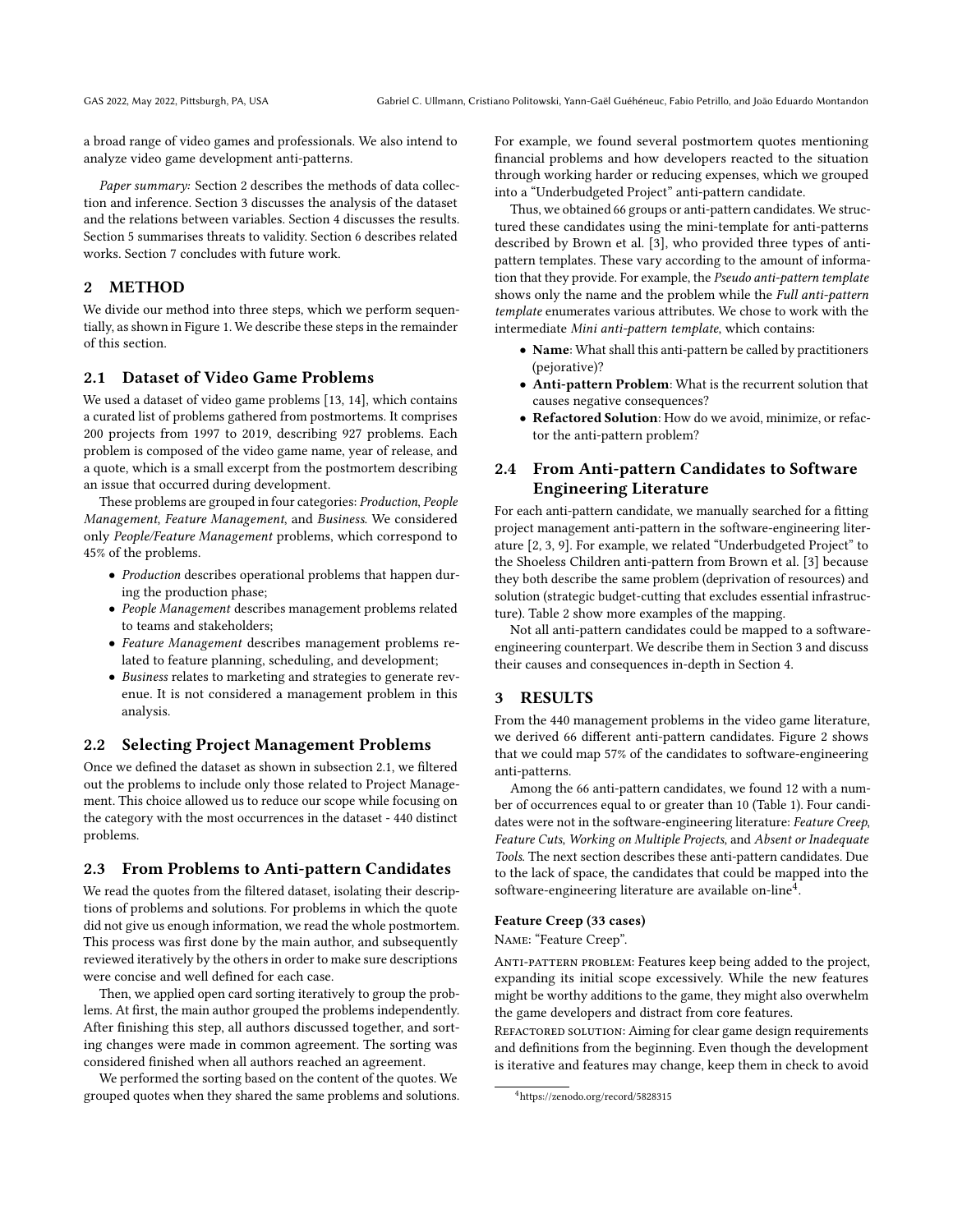<span id="page-2-0"></span>Video Game Project Management Anti-patterns GAS 2022, May 2022, Pittsburgh, PA, USA



Figure 1: From the video game problems dataset [\[14\]](#page-6-1), we filtered out those not related to management. From these, we grouped anti-pattern candidates. After that, we mapped the candidates to the software literature [\[3,](#page-5-0) [9\]](#page-5-1).

<span id="page-2-2"></span>Table 1: The most common anti-patterns in video game literature (postmortems) and its mapped software anti-patterns.

| Video game AP candidate              | Occ. | Software AP              | AP Category   | Source                 |
|--------------------------------------|------|--------------------------|---------------|------------------------|
| <b>Underestimated Tasks</b>          | 37   | Project Mismanagement    | Management    | Brown et al. [3]       |
| Feature Creep                        | 33   | ٠                        |               |                        |
| Death March                          | 30   | Death March              | Management    | Yourdon [15]           |
| <b>Feature Cuts</b>                  | 27   |                          |               |                        |
| Understaffed Team                    | 26   | Project Mismanagement    | Management    | Brown et al. [3]       |
| Underbudgeted Project                | 23   | Shoeless Children        | Environmental | Laplante and Neill [9] |
| Neglected Game Design                | 13   | Cover your Assets        | Architecture  | Brown et al. [3]       |
| Working on Multiple Projects         | 13   |                          |               |                        |
| Absent or Inadequate Tools           | 12   | $\overline{\phantom{a}}$ |               |                        |
| Testing/QA Issues                    | 11   | Project Mismanagement    | Management    | Brown et al. [3]       |
| False Surrogate Endpoint             | 10   | False Surrogate Endpoint | Management    | Cunningham [5]         |
| Lack of Technical Knowledge/Planning | 10   | Project Mismanagement    | Management    | Brown et al. [3]       |

<span id="page-2-1"></span>

Figure 2: Number of postmortem problems that could be mapped to software literature anti-patterns

losing control.

Case example: Baldur's Gate 2, 2001

PROBLEM: "While we shipped with nearly all the features we originally planned, we did start cutting quests and characters well before the final testing phase. We still ended up with over 200 hundred hours of gameplay."

SOLUTION: "In retrospect we should have started this process many months earlier. One of the dangers of development is that game developers have a tendency to always add content if they are given

time. (...) Its wise to use that prioritized feature list to hone the work (of course ours was informal, which made it a little difficult)" Full postmortem: [https://www.gamedeveloper.com/design/-i-baldu](https://www.gamedeveloper.com/design/-i-baldur-s-gate-ii-i-the-anatomy-of-a-sequel)r[s-gate-ii-i-the-anatomy-of-a-sequel](https://www.gamedeveloper.com/design/-i-baldur-s-gate-ii-i-the-anatomy-of-a-sequel)

#### Feature Cuts (27 cases)

Name: "Death by a Thousand Cuts", "Ripple Effect", "Domino Effect"

ANTI-PATTERN PROBLEM: A video game project enters production with a well-defined feature set, but without proper resource allocation and priority definitions. Features may be partially developed, but when more in-depth planning is made, the management decides to cut some of them to save time and–or money.

REFACTORED SOLUTION: Prototyping and playtesting can help designers and developers understand what features are valuable to players and thus prioritise them. When cuts are unavoidable, discussing and documenting them with the participation of all developers is important to avoid excessive re-work.

#### Case example: The Political Machine, 2004

PROBLEM: "We had several other features in mind that we had to cut because of lack of time, time we would have had if we hadn't done multiplayer. (...) When gamers demand multiplayer, what they don't realize is that something has to be sacrificed for it. You have a finite budget and a finite time to use it (...)"

SOLUTION: "I think the inclusion of different maps to play on would have increased the replayability of the game a great deal. (...). But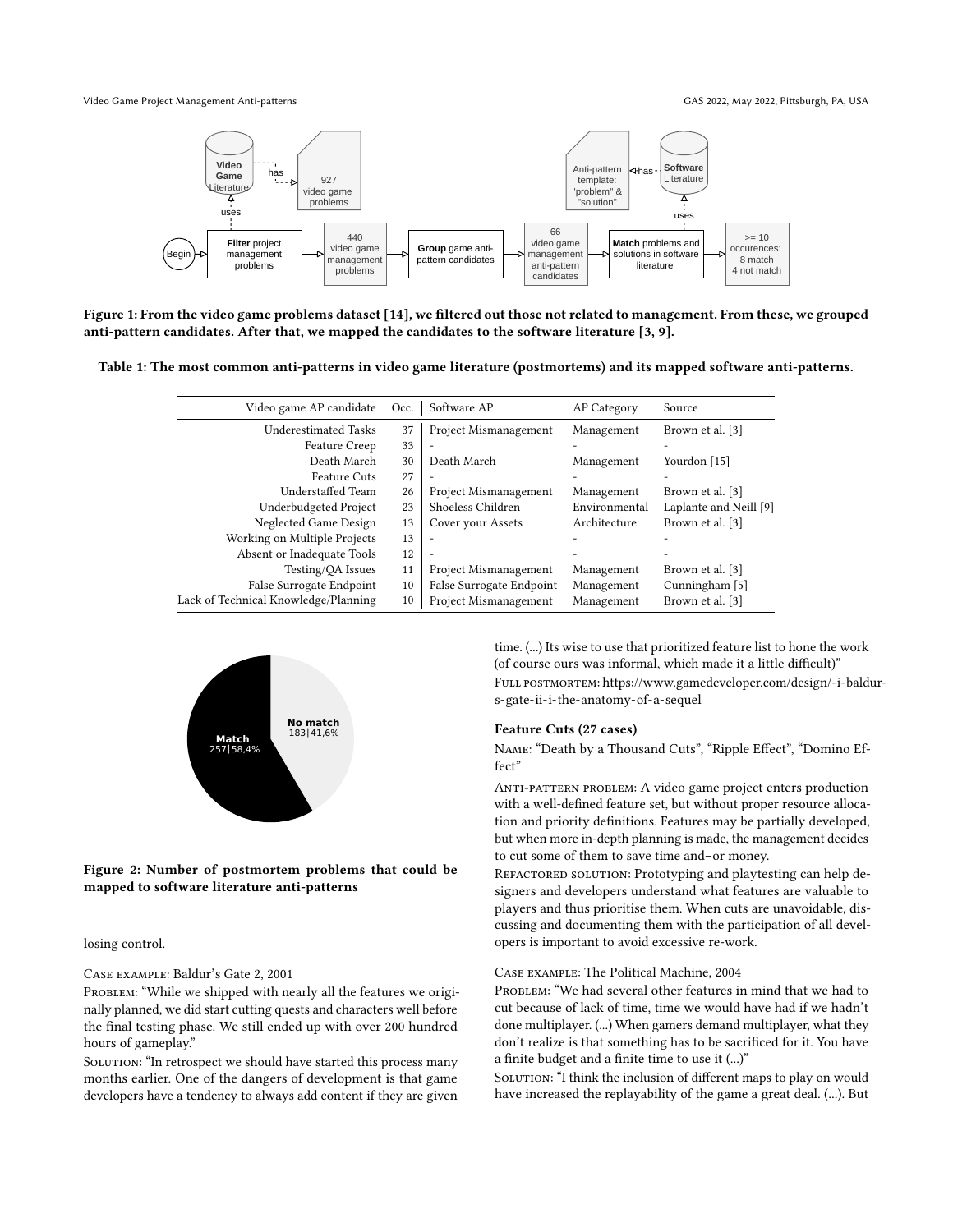|  |  |  | Table 2: Example of the mapping process for problems, anti-pattern candidates and the literature |
|--|--|--|--------------------------------------------------------------------------------------------------|
|  |  |  |                                                                                                  |

<span id="page-3-0"></span>

|          | <b>Postmortem description</b>                                                                                                                                                                                                               | Anti-pattern<br>candidate | <b>Relates to</b>                                       | Literature description                                                                                                                                                                                                                              |
|----------|---------------------------------------------------------------------------------------------------------------------------------------------------------------------------------------------------------------------------------------------|---------------------------|---------------------------------------------------------|-----------------------------------------------------------------------------------------------------------------------------------------------------------------------------------------------------------------------------------------------------|
| Problem  | · "Golden Abyss had 34 next-gen quality<br>levels, each of which had five times the con-<br>tent of any PSP game we had ever made"<br>· "From January to December of 2011, the<br>team worked pretty much nonstop ()"                       | Death March               | Death March<br>(Yourdon, 2003)                          | · The schedule has been compressed to less<br>than half the amount estimated by a ratio-<br>nal estimating process<br>· The functionality or other technical as-<br>pects of the project are twice what they<br>would be under normal circumstances |
| Solution | · "Negotiating as reasonable a schedule as<br>possible ()"<br>· "Holding weekly meetings with every in-<br>dividual on the team, where issues () can<br>be raised directly."<br>· "Vetting the scope of our next project up<br>front $()$ " |                           |                                                         | · Agreement on interfaces<br>· Peer reviews<br>· Metric-based scheduling and manage-<br>ment<br>· Formal risk management                                                                                                                            |
| Problem  | · "Because we didnt have a firm design, it<br>was impossible to do accurate time esti-<br>mates"<br>. "The only way we could get the game<br>done on time was to cut deeply into our<br>testing schedule"                                   | Underestimated<br>Tasks   | Project<br>Mis-<br>management<br>(Brown et al,<br>1998) | "Often, key activities are overlooked or<br>minimized. These include technical plan-<br>ning (architecture) and quality-control ac-<br>tivities (inspection and test)"                                                                              |
| Solution | "Our current focus is on getting solid de-<br>signs done up front and solid testing done<br>on the back end"                                                                                                                                |                           |                                                         | $\cdot$ Prototyping<br>· Create and document a risk management<br>analysis<br>· Define architectural dependencies                                                                                                                                   |
| Problem  | "() the original game lacked a truly fo-<br>cused design. We knew what the funda-<br>mentals of the game would be, but we did<br>not have the specifics that we needed to<br>create a solid, cohesive product."                             | Neglected<br>Game Design  | Cover your As-<br>sets (Brown et<br>al, 1998)           | "Document-driven software processes of-<br>ten employ authors who list alternatives<br>instead of making decisions"                                                                                                                                 |
| Solution | · "We created total level walkthroughs,<br>with each room and encounter written out"<br>· " Flowcharts were used to draw the pre-<br>liminary levels, and concept art was used<br>for key location elements"                                |                           |                                                         | Creating architectural blueprints, which<br>are "a small set of diagrams and tables<br>that communicate the operational, techni-<br>cal, and systems architecture of current and<br>future information systems."                                    |

the time in development and testing on multiplayer eliminated those kinds of things. (...) With that in mind, I wish we hadn't done multiplayer in The Political Machine."

Full postmortem: [https://www.gamedeveloper.com/disciplines/](https://www.gamedeveloper.com/disciplines/postmortem-stardock-s-i-the-political-machine-i-) [postmortem-stardock-s-i-the-political-machine-i-](https://www.gamedeveloper.com/disciplines/postmortem-stardock-s-i-the-political-machine-i-)

#### Working on Multiple Projects (13 cases)

Name: "Divide and Not Conquer", "False Parallelism"

Anti-pattern problem: Game developers must work multiple jobs, often for financial reasons, or manage several activities inside their company, taking a workload much higher than normal. They become overwhelmed and misaligned with project goals over time. REFACTORED SOLUTION: Analysing the time availability of each game developer on the team and carefully managing resource allocation may be a way to mitigate this issue. Staffing up may also be an option when budget and structure allow.

Case example: Rollers of the Realm, 2014

PROBLEM: "Having the production timeline stretch out meant Rollers rubbed against the work-for-hire projects that we lined up because we need to keep the studio lights on. (...)"

SOLUTION: "We needed to split our resources into two project teams. Phantom Compass often works on multiple projects at once, and in many ways this is a strength, but in this case it caused more strain on finishing up Rollers than we would have liked (...)."

Full postmortem: [https://gamedeveloper.com/design/postmortem](https://gamedeveloper.com/design/postmortem-pinball-rpg-hybrid-i-rollers-of-the-realm-i-)[pinball-rpg-hybrid-i-rollers-of-the-realm-i-](https://gamedeveloper.com/design/postmortem-pinball-rpg-hybrid-i-rollers-of-the-realm-i-)

#### Absent or Inadequate Tools (12 cases)

Name: "Bringing a Knife to a Gun Fight", "Wrong Tool for the Job"

ANTI-PATTERN PROBLEM: Developers and-or artists begin production without having a standardized set of tools for their activities or using outdated/improvised tools. They do so due to management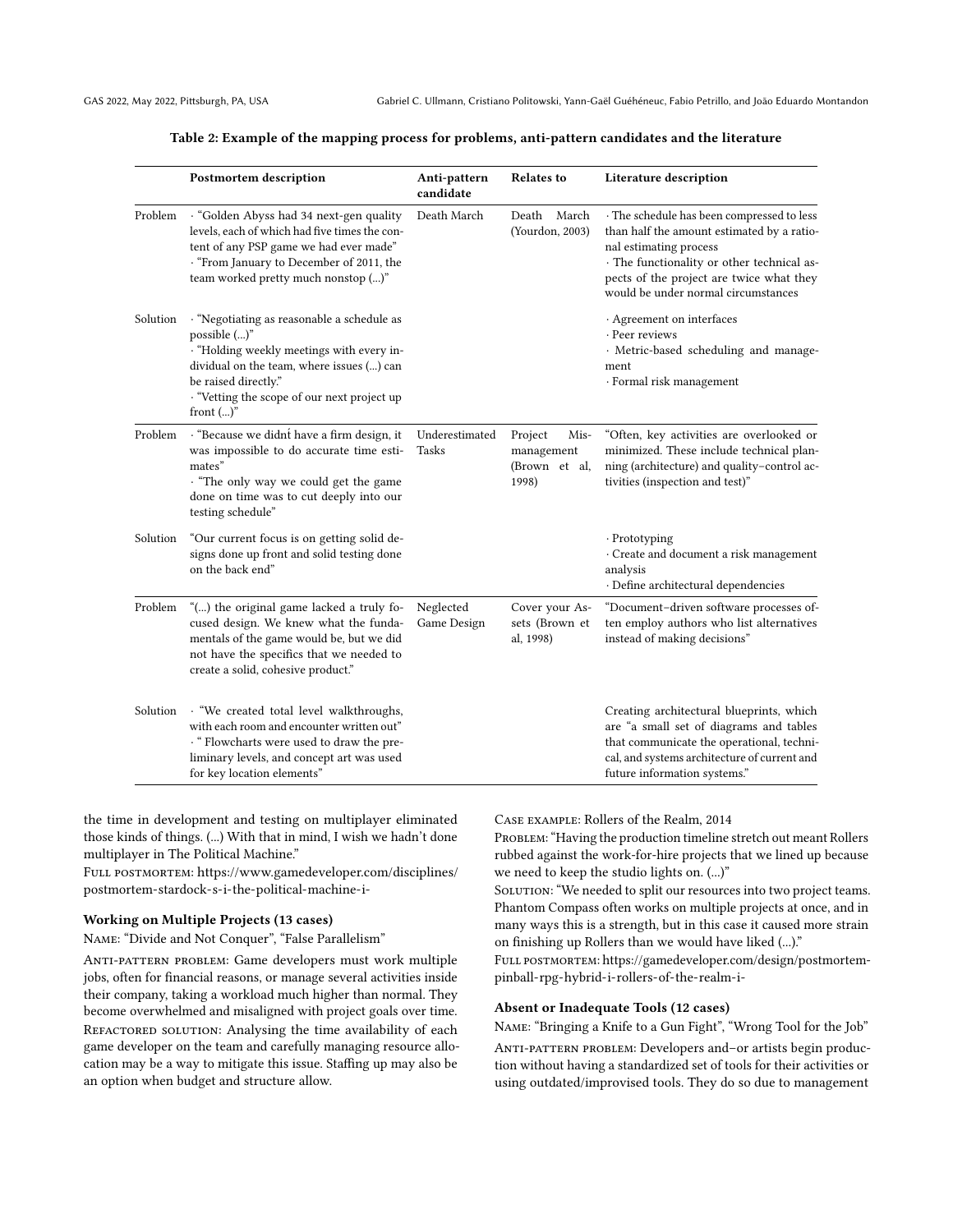inexperience, lack of time, budget, or qualified staff.

REFACTORED SOLUTION: Looking for third-party tools that fit the project's needs or developing custom in-house tools are activities that must be carefully considered early in the project.

#### Case example: Swords & Soldiers, 2010

PROBLEM: "The levels took a lot of time to build with the limited tools we had. With only one programmer, you cant ask for a good level design tool For design, then, we had to use the stock Windows text editor, Notepad."

SOLUTION: "Our AI routines were built in a simple logic tree editor, which was built by a programming intern. And though the editor was a bit buggy, it was still a major improvement over editing those XML files in Notepad. (...) In hindsight, we probably should have put some time in coding creating a visual level editor."

Full postmortem: [https://www.gamedeveloper.com/audio/postmor](https://www.gamedeveloper.com/audio/postmortem-ronimo-games-i-swords-soldiers-i-)tem[ronimo-games-i-swords-soldiers-i-](https://www.gamedeveloper.com/audio/postmortem-ronimo-games-i-swords-soldiers-i-)

# <span id="page-4-0"></span>4 DISCUSSION

#### 4.1 Mapped Anti-pattern candidates

Project Mismanagement, Underestimated Tasks and Death March are the top-3 most frequent. Most of the anti-pattern candidates were mapped to the Project Mismanagement anti-pattern, which describes a broad range of situations.

Knowing the prevalence of these anti-patterns can help project managers and product owners proactively monitor their development teams and correct their actions accordingly.

The mapping also shows the difficulty faced by game developers in creating a well-organized and stable work environment. Such issue has been frequently addressed in the literature [\[4,](#page-5-10) [7,](#page-5-11) [10\]](#page-5-12). Our results reinforce this issue.

#### 4.2 Unmapped Anti-patterns candidates

The most important contribution of this work resides in the antipattern candidates not mapped into the software-engineering literature. Researchers should conduct further studies to better understand in which scenarios they arise, as well as solutions to solve or mitigate them. Researchers could also rely on this data to build a video game-oriented anti-pattern catalog.

We now discuss the circumstances in which these anti-patterns happen, contrasting the experiences of game developers and traditional software developers.

4.2.1 Feature Creep. In the context of traditional software, Elliot [\[8\]](#page-5-13) argues that Feature Creep "is a natural result of building something new and exploring new territory". We argue this is also true for video game development, especially when looking for the fun factor, as described by the creators of Matt Hazard: Blood Bath and Beyond:"it took longer to feel out the fun factor of our game than we had anticipated, we crept over our allotted budget on both time and money". Command and Conquer creators also stated that "a team has to be able to incorporate new ideas during development" but must also "be able to cut features diplomatically when it is in the best interest of the project".

Additionally, Feature Creep and Feature Cuts are reported by Petrillo et al. [\[10\]](#page-5-12) to be the problems most commonly described in postmortems. Politowski et al. [\[14\]](#page-6-1) report that "feature creep, and, to a less degree, delays, are recurring problems during game development". Therefore, even though this anti-pattern is not referenced by Brada and Picha [\[2\]](#page-5-9) in their catalog, we argue it is not a game-specific issue, since it is widely known both in video games and traditional software industries.

4.2.2 Feature Cuts. Similarly, the "Feature Cut" anti-pattern candidate is well-known. It distinguishes from "Feature Creep" because it describes the removal of features that were included in the initial scope, and not included afterward. When "Feature Creep" occurs in a video game project, the team may choose not to cut down the newly-added features and just move on with the extra workload. Fallout Tactics creators describe that "rather than reduce the size of the maps or lose maps altogether, we decided to press on and fill them with interesting objectives". However, the choice of adding/removing features is a common challenge in any project so we also argue it is not a game-specific problem.

4.2.3 Absent or Inadequate Tools. The recurrence of the "Absent or Inadequate Tools" anti-pattern candidate reflects the impact of tools in video game production. For example, Brutal Legend manager Caroline Esmurdoc states that "good tools needed to be a priority to ensure faster iteration times for our team". Swords & Soldiers creators say that developing a better AI scripting tool "would have saved the rest of the team a lot of time".

Different from traditional software, video game production encompasses several art processes: animation, graphics, and sound edition. In the postmortems, these tools are pointed out as the most frequent source of problems when they are not properly chosen and standardized.

Tool maturity also has an impact on project stability. Game engines, for instance, are continuously changing their internal APIs and systems to adapt to new GPU features, gaming hardware, and operating systems. Such upgrades may cause bugs or require developers to refactor code written for previous versions of the tool.

Additionally, game engines are not as varied as traditional software IDEs. Unreal and Unity are used by the wide majority of commercial projects [\[12\]](#page-5-14) and this has an influence on professionals' learning choices. Since education institutions focus on courses for these popular tools, the developer's knowledge may not be broad enough, which makes it harder for them to choose or develop their own tools. Therefore, we argue this candidate is tightly related to video games.

4.2.4 Working on Multiple Projects. Especially in the indie scene, we can observe that the "Working on Multiple Projects" anti-pattern candidate is very recurrent since the informality and time flexibility of the production process allows it. For example, while one of the Mini Metro programmers worked full-time as a banking software developer, "Sportsfriends" developer Douglas Wilson says that he was "finishing up his PhD" concurrently with the development of the game. However, both video game studios and software companies may work on multiple projects simultaneously, and thus we cannot argue this is a game-specific anti-pattern candidate.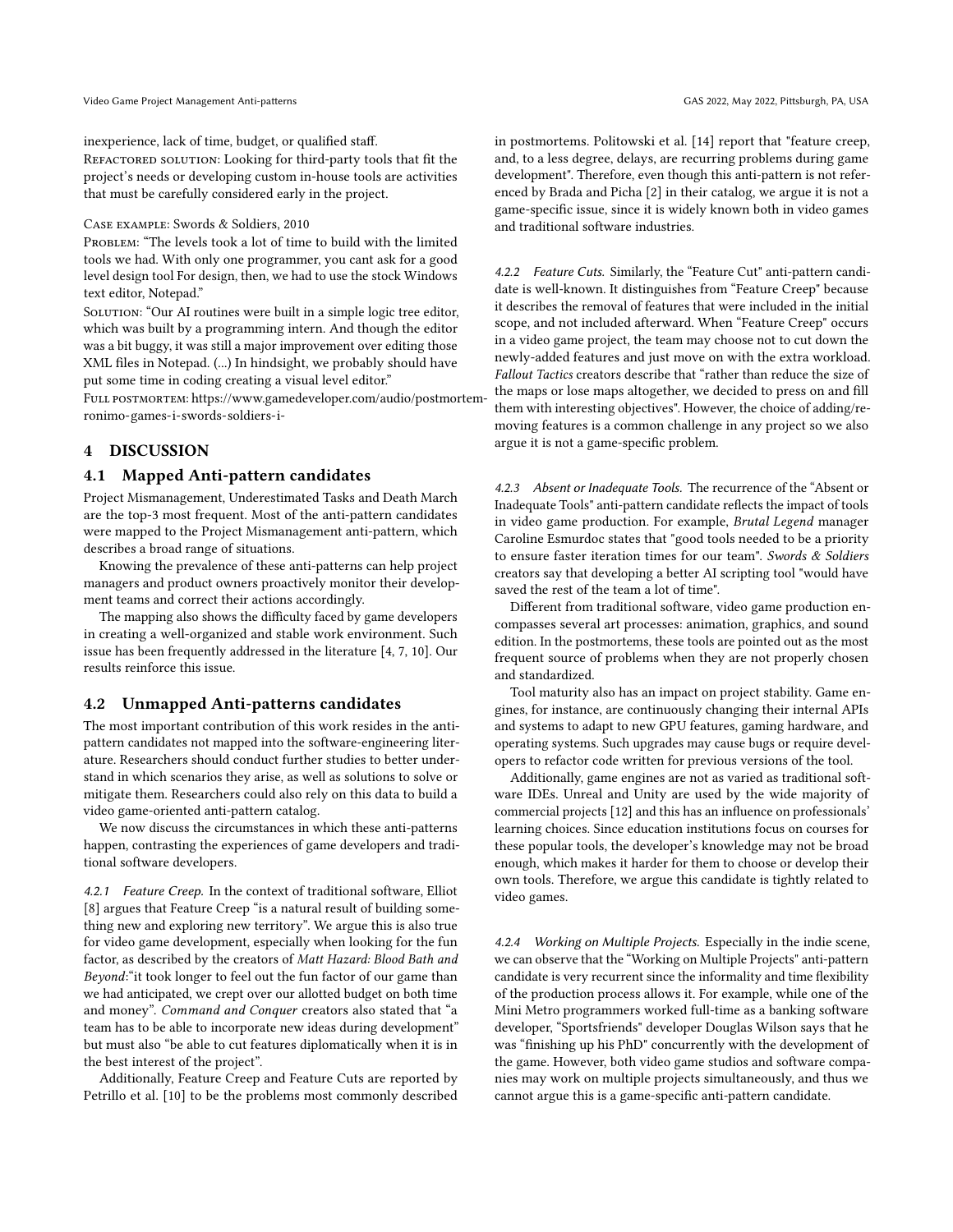# <span id="page-5-5"></span>5 THREATS TO VALIDITY

Limited coverage of problem databases: The database of postmortems on which our research was based does not represent the whole industry or all issues that may arise in the management of a video game development team. Additionally, the anti-pattern catalog may also not represent the set of all documented issues of this kind, and in some cases, it does not provide accurate sources to deepen research.

Not all pairs of problems/solutions are documented: Since postmortems are informal memoirs of a video game's development, they do not always provide all details on how a problem has manifested and how it has been mitigated or solved. Consequentially, we cannot state which problems represent a fully-fledged anti-pattern. Similarly, there is no documented problem/solution description for all software anti-patterns. Especially on those documented by Cunningham [\[5\]](#page-5-4), there is often only a problem description and little to no discussion regarding solutions.

Problems and anti-patterns were manually mapped: We relied on our interpretation of the problem quotes to group them into antipattern candidates, and also to relate these candidates to software anti-patterns. Aiming to reduce bias, we read the postmortems in full when these quotes did not provide enough context on both problem and solution. We then made several iterations of discussion, updating our candidate anti-pattern categorization when necessary.

# <span id="page-5-6"></span>6 RELATED WORKS

Brown et al. [\[3\]](#page-5-0), Laplante and Neill [\[9\]](#page-5-1) were our main reference about software anti-patterns. In their books, they illustrate the overall concepts and provide practical examples. The issue is that some of the descriptions are either too broad, short, or informal to convey a proper definition.

Brada and Picha [\[2\]](#page-5-9) shows a more complete and up-to-date review of the software project management anti-patterns, which they refer to as "process anti-patterns". They created a open catalog of anti-patterns using various sources<sup>5</sup>. However, after further investigation, the list is not complete to this day.

To the best of our knowledge, video game project management anti-patterns are not present in the literature. At least not in the same format of traditional software anti-pattern.

As for development anti-patterns (related to code), Borrelli et al. [\[1\]](#page-5-15) performed a similar work. The authors identified, from the video game literature (textbooks, interviews, gray literature), six types of bad smells related to performance, maintainability, and incorrect behavior problems. After that, they used a static analysis tool on 100 open source video games made with the Unity engine. They found the following bad smells:

- Allocating and destroying GameObjects in updates;
- Getting a GameObject reference finding it by name;
- Heavyweight Update methods;
- Lack of separation of concerns;
- Coupling objects through the IDE Inspector;
- Animation speed depends on the frame rate.

# <span id="page-5-7"></span>7 CONCLUSION

In this work, we focused on understanding the relation between anti-patterns that occur in video games and the traditional software industry. Taking postmortem problems as a starting point, we identified anti-pattern candidates, which could be mapped to documented software anti-patterns in the majority of cases.

Regarding the four anti-pattern candidates that could not be mapped, we concluded that only "Absent or Inadequate Tools" closely relate to the game development industry, while the others may happen on any software project. Therefore, our findings show that management problems in video game projects are not exclusive since they also happen in the traditional software industry.

In future works, we intend to validate the candidate anti-pattern mini-template definitions via survey with video game developers and managers. We will also expand the analysis to include software development anti-patterns (code smells).

# ACKNOWLEDGMENTS

The authors were partly supported by the NSERC Discovery Grant and Canada Research Chairs programs.

# **REFERENCES**

- <span id="page-5-15"></span>[1] Antonio Borrelli, Vittoria Nardone, Giuseppe A. Di Lucca, Gerardo Canfora, and Massimiliano Di Penta. 2020. Detecting Video Game-Specific Bad Smells in Unity Projects. In Proceedings of the 17th International Conference on Mining Software Repositories. ACM, Seoul Republic of Korea, 198–208. [https://doi.org/10.1145/](https://doi.org/10.1145/3379597.3387454) [3379597.3387454](https://doi.org/10.1145/3379597.3387454)
- <span id="page-5-9"></span>[2] Premek Brada and Petr Picha. 2019. Software process anti-patterns catalogue. In Proceedings of the 24th European Conference on Pattern Languages of Programs - EuroPLop '19. ACM Press, Irsee, Germany, 1–10. [https://doi.org/10.1145/3361149.](https://doi.org/10.1145/3361149.3361178) [3361178](https://doi.org/10.1145/3361149.3361178)
- <span id="page-5-0"></span>[3] William J Brown, Raphael C Malveau, Hays W McCormick Iii, Thomas J Mowbray, John Wiley, Robert Ipsen, and Theresa Hudson. 1998. Refactoring Software, Architectures, and Projects in Crisis. Robert Ipsen, New York. 157 pages.
- <span id="page-5-10"></span>[4] Amanda C. Cote and Brandon C. Harris. 2021. The cruel optimism of "good crunch": How game industry discourses perpetuate unsustainable labor practices. New Media & Society 0, 0 (2021), 14614448211014213. [https://doi.org/10.1177/](https://doi.org/10.1177/14614448211014213) [14614448211014213](https://doi.org/10.1177/14614448211014213) arXiv[:https://doi.org/10.1177/14614448211014213](https://arxiv.org/abs/https://doi.org/10.1177/14614448211014213)
- <span id="page-5-4"></span>[5] W. Cunningham. 2010. Management Anti Pattern Road Map. [http://wiki.c2.com/](http://wiki.c2.com/?ManagementAntiPatternRoadMap) [?ManagementAntiPatternRoadMap.](http://wiki.c2.com/?ManagementAntiPatternRoadMap) Accessed: 2021-12-01.
- <span id="page-5-3"></span>J.P. Doran and M. Casanova. 2017. Game Development Patterns and Best Practices. Packt Publishing, none.
- <span id="page-5-11"></span>[7] Henrik Edholm, Mikaela Lidström, Jan-Philipp Steghöfer, and Håkan Burden. 2017. Crunch Time: The Reasons and Effects of Unpaid Overtime in the Games Industry. In 2017 IEEE/ACM 39th International Conference on Software Engineering: Software Engineering in Practice Track (ICSE-SEIP). IEEE, Buenos Aires, Argentina, 43–52.<https://doi.org/10.1109/ICSE-SEIP.2017.18>
- <span id="page-5-13"></span>[8] Bill Elliott. 2007. Anything is possible: Managing feature creep in an innovation rich environment. In 2007 IEEE International Engineering Management Conference. IEEE, none, 304–307.<https://doi.org/10.1109/IEMC.2007.5235049>
- <span id="page-5-1"></span>[9] Phillip A. Laplante and Colin J. Neill. 2006. AntiPatterns: identification, refactoring, and management. Auerbach Publications, Boca Raton. OCLC: ocm61240797.
- <span id="page-5-12"></span>[10] Fábio Petrillo, Marcelo Pimenta, Francisco Trindade, and Carlos Dietrich. 2009. What Went Wrong? A Survey of Problems in Game Development. Comput. Entertain. 7, 1, Article 13 (feb 2009), 22 pages. [https://doi.org/10.1145/1486508.](https://doi.org/10.1145/1486508.1486521) [1486521](https://doi.org/10.1145/1486508.1486521)
- <span id="page-5-2"></span>[11] Fábio Petrillo and Marcelo Soares Pimenta. 2010. Is agility out there?: agile practices in game development. In Proceedings of the 28th Annual International Conference on Design of Communication, SIGDOC 2010, São Carlos, São Paulo state, Brazil, September 26-29, 2010, Júnia Coutinho Anacleto, Renata Pontin de Mattos Fortes, and Carlos J. Costa (Eds.). ACM, none, 9–15. [https://doi.org/](https://doi.org/10.1145/1878450.1878453) [10.1145/1878450.1878453](https://doi.org/10.1145/1878450.1878453)
- <span id="page-5-14"></span>[12] Cristiano Politowski, Fábio Petrillo, João Eduardo Montandon, Marco Tulio Valente, and Yann-Gaël Guéhéneuc. 2021. Are game engines software frameworks? A three-perspective study. J. Syst. Softw. 171 (2021), 110846. [https:](https://doi.org/10.1016/j.jss.2020.110846) [//doi.org/10.1016/j.jss.2020.110846](https://doi.org/10.1016/j.jss.2020.110846)
- <span id="page-5-8"></span>[13] Cristiano Politowski, Fábio Petrillo, Gabriel Cavalheiro Ullmann, Josias de Andrade Werly, and Yann-Gaël Guéhéneuc. 2020. Dataset of Video Game Development Problems. In MSR '20: 17th International Conference on Mining Software

<sup>5</sup><https://github.com/ReliSA/Software-process-antipatterns-catalogue>